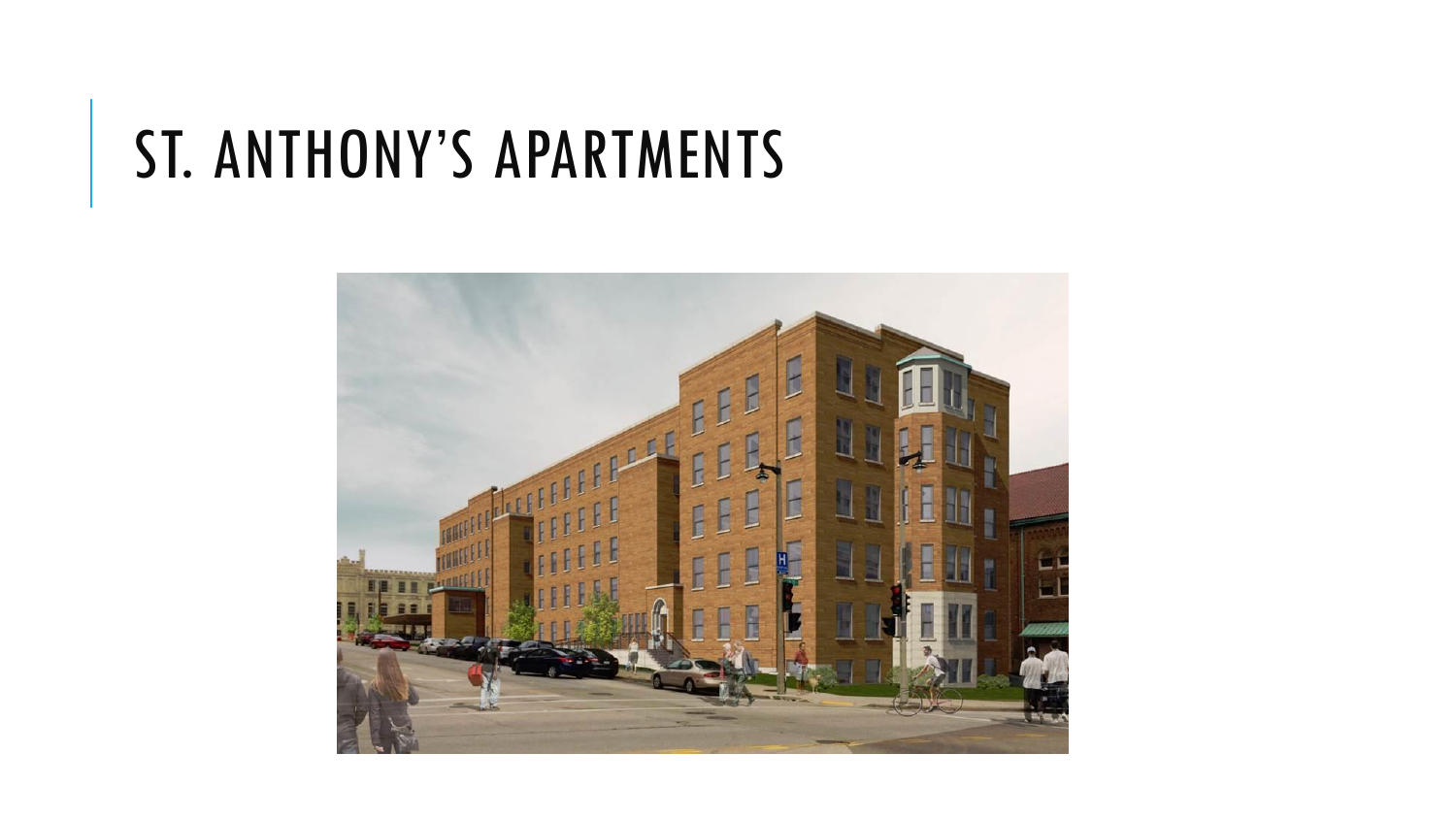# PROJECT FACTS

\$15 million to adapt historic St. Anthony's Building for reuse as apartments

60 units of permanent supportive housing

Strategic placement near partners (St. Ben's) and safety services

Onsite property management, supportive services (JusticePoint), community space, and access to Capuchin Community Services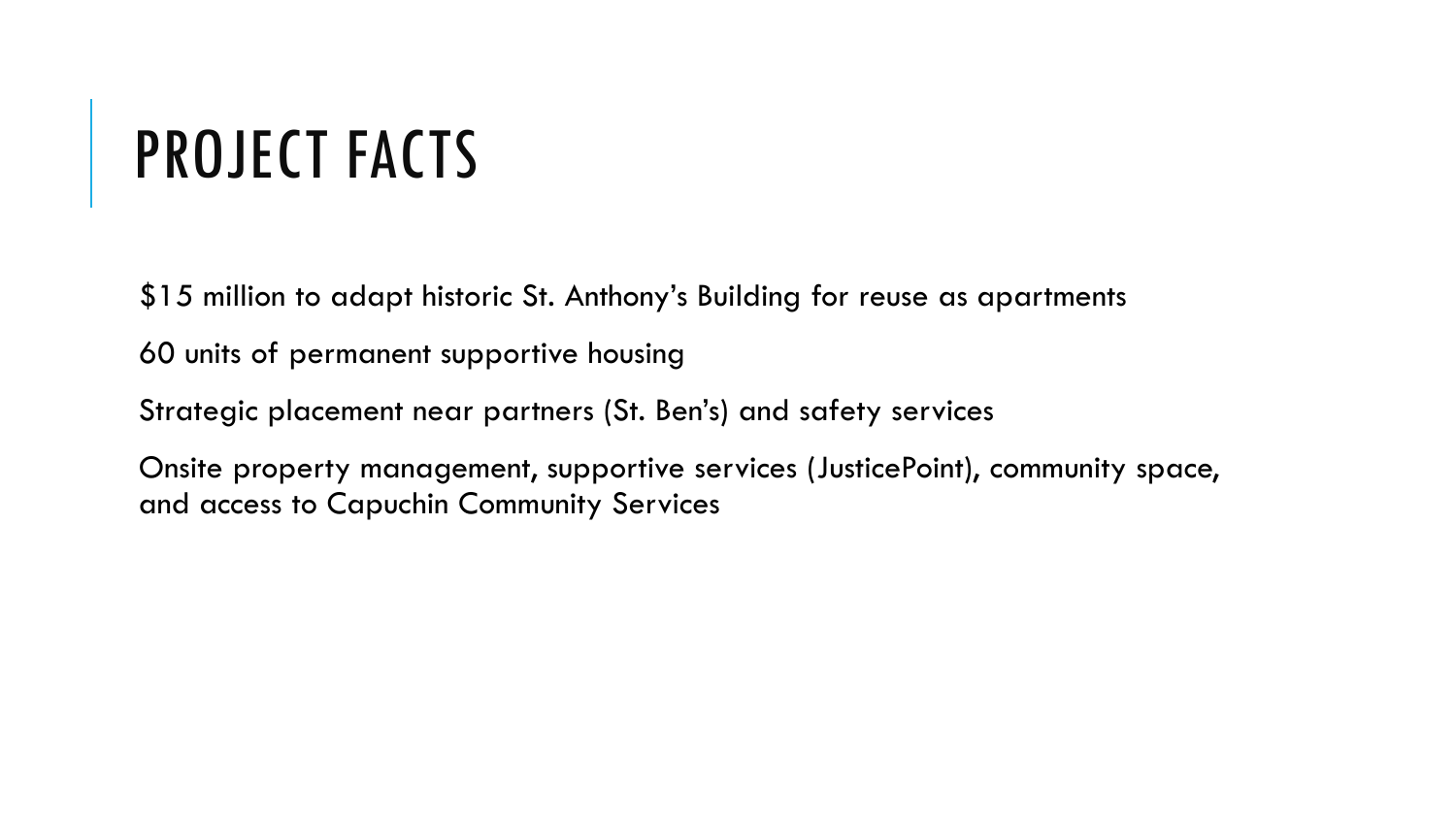## INSIDE THE BUILDING

St. Ben's Gathering Space w/access to:

- Community Meal program
- Social work
- Laundry
- Hygiene
- Barbershop
- **Computer services**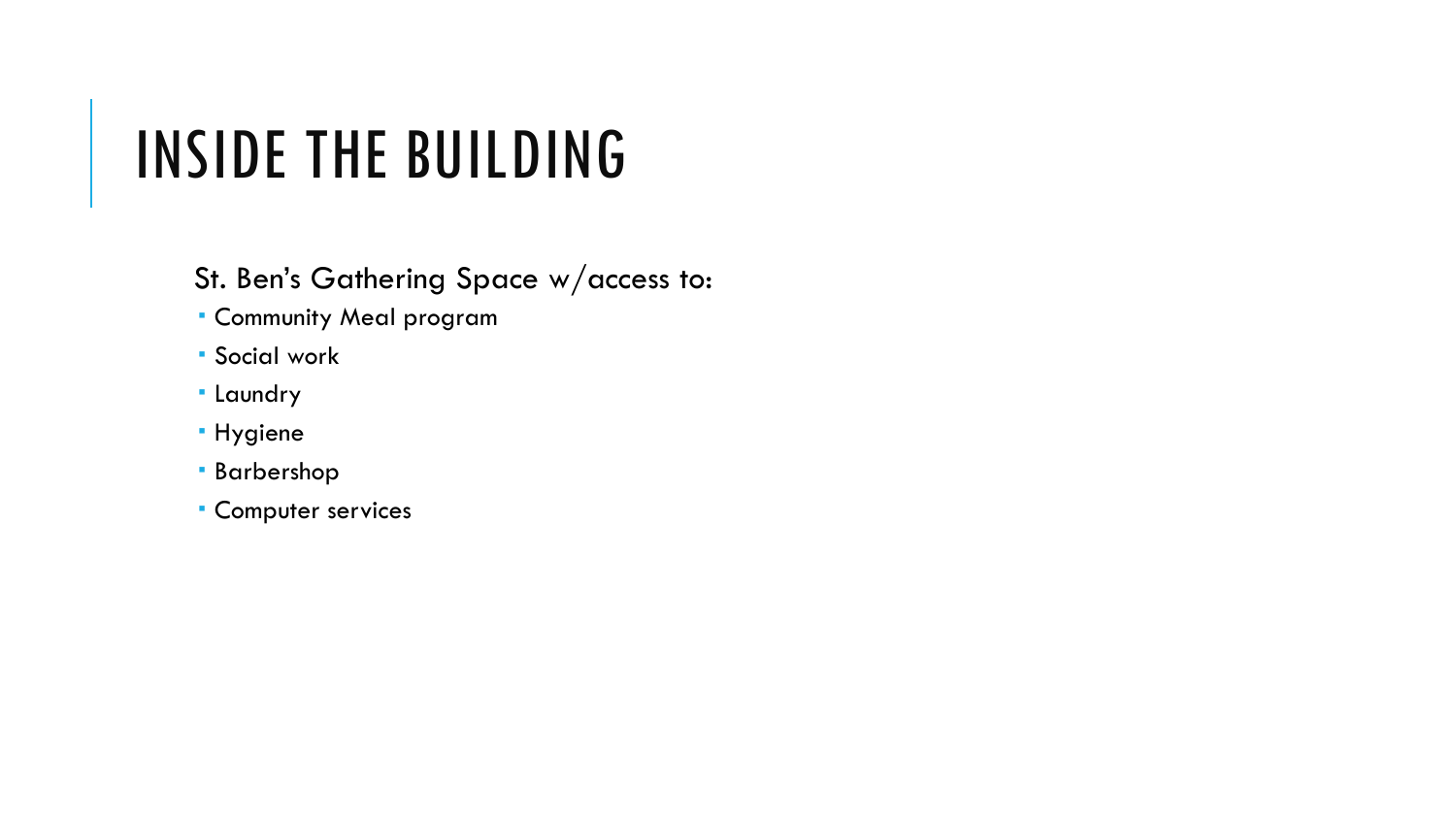## INSIDE THE BUILDING

#### St. Ben's Health Clinic with:

- **Five examination rooms**
- A lab
- Clinical offices
- Waiting room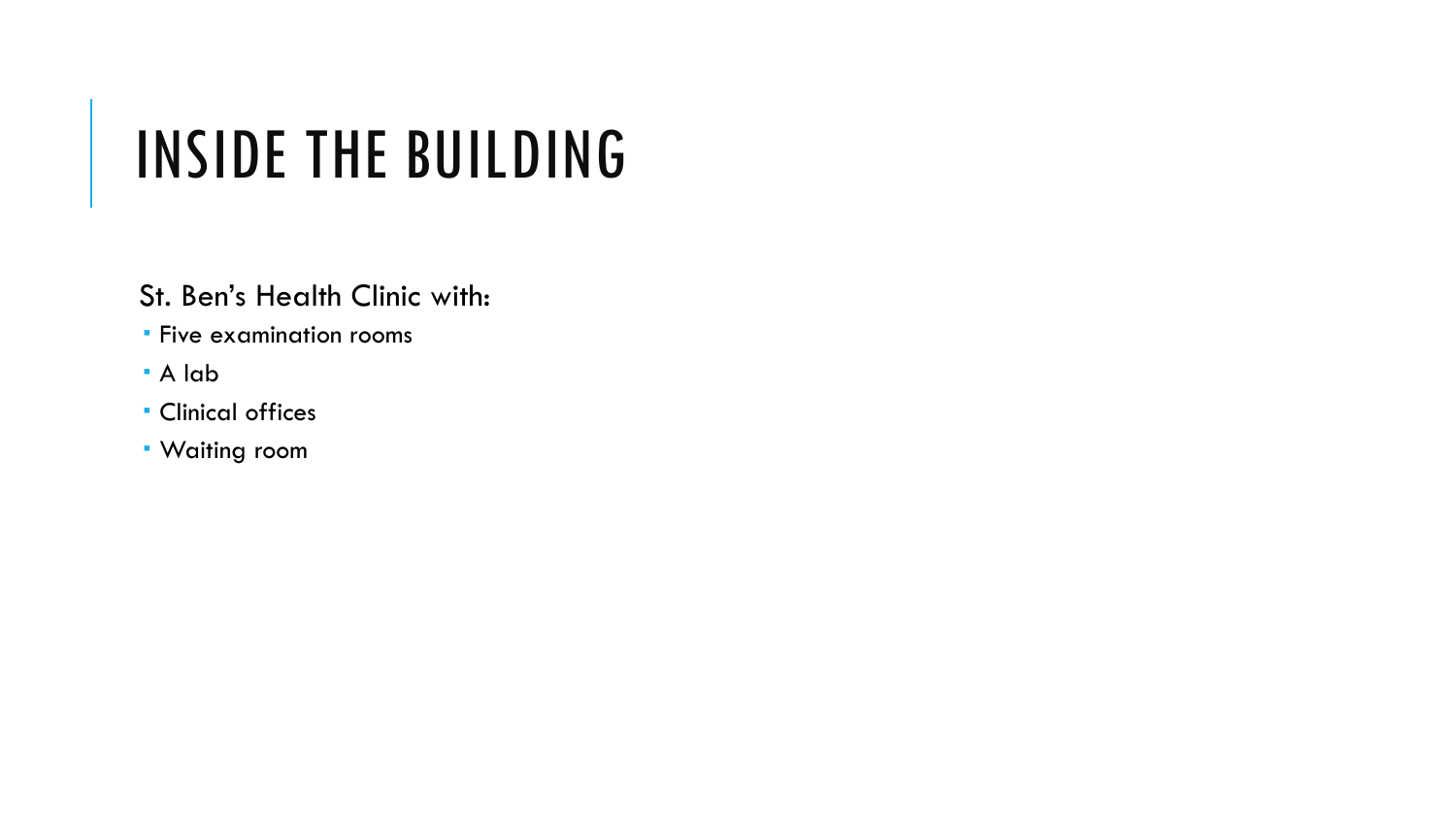## INSIDE THE BUILDING

Milwaukee County Day Reporting Center

Operated by Wisconsin Community Services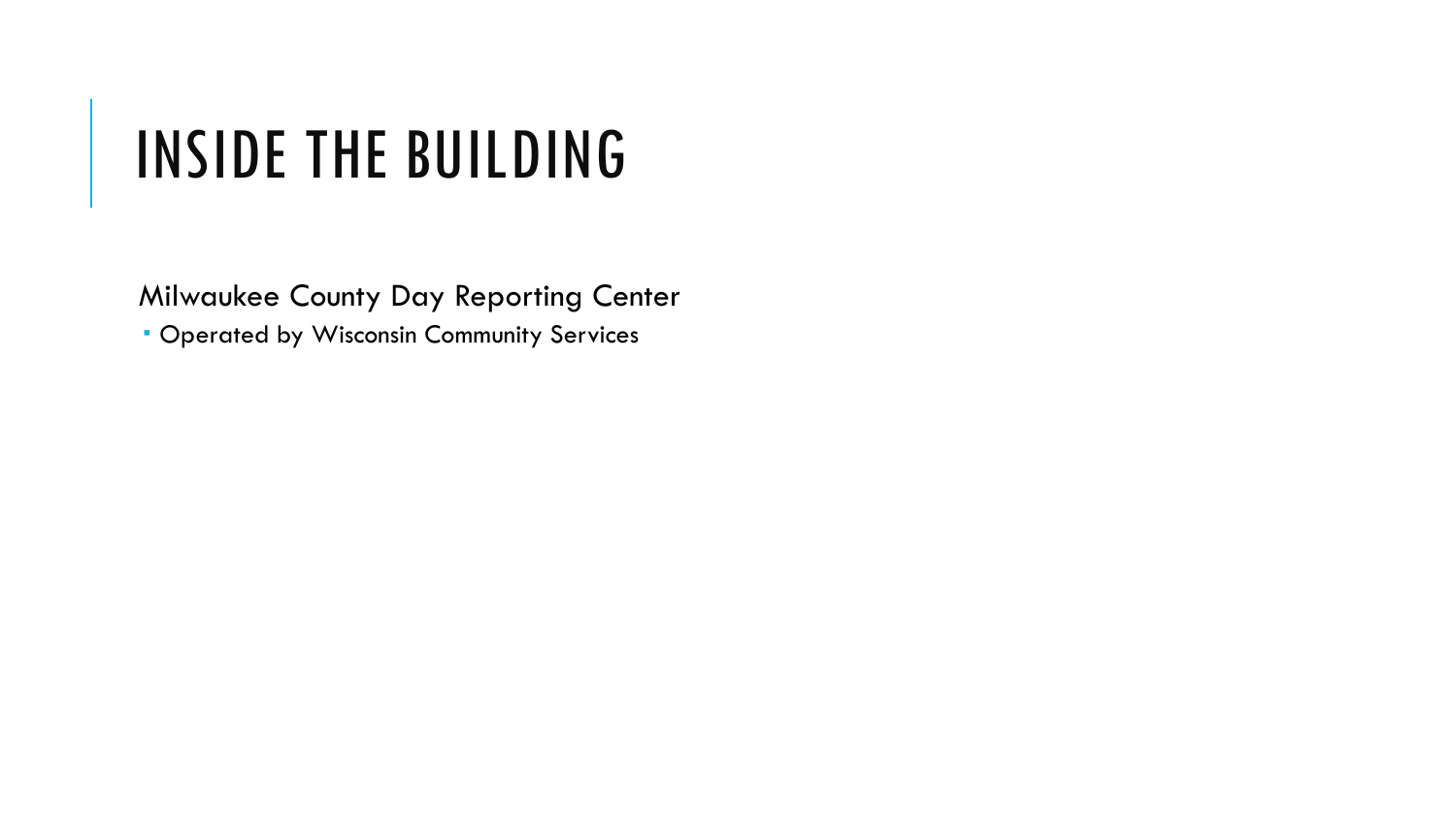### THE APARTMENTS All apartments are fully furnished



Majority of apartments are 1 bedroom with a handful of studio apartments

First tenants started moving in on 12/6

Building should be fully occupied by year end



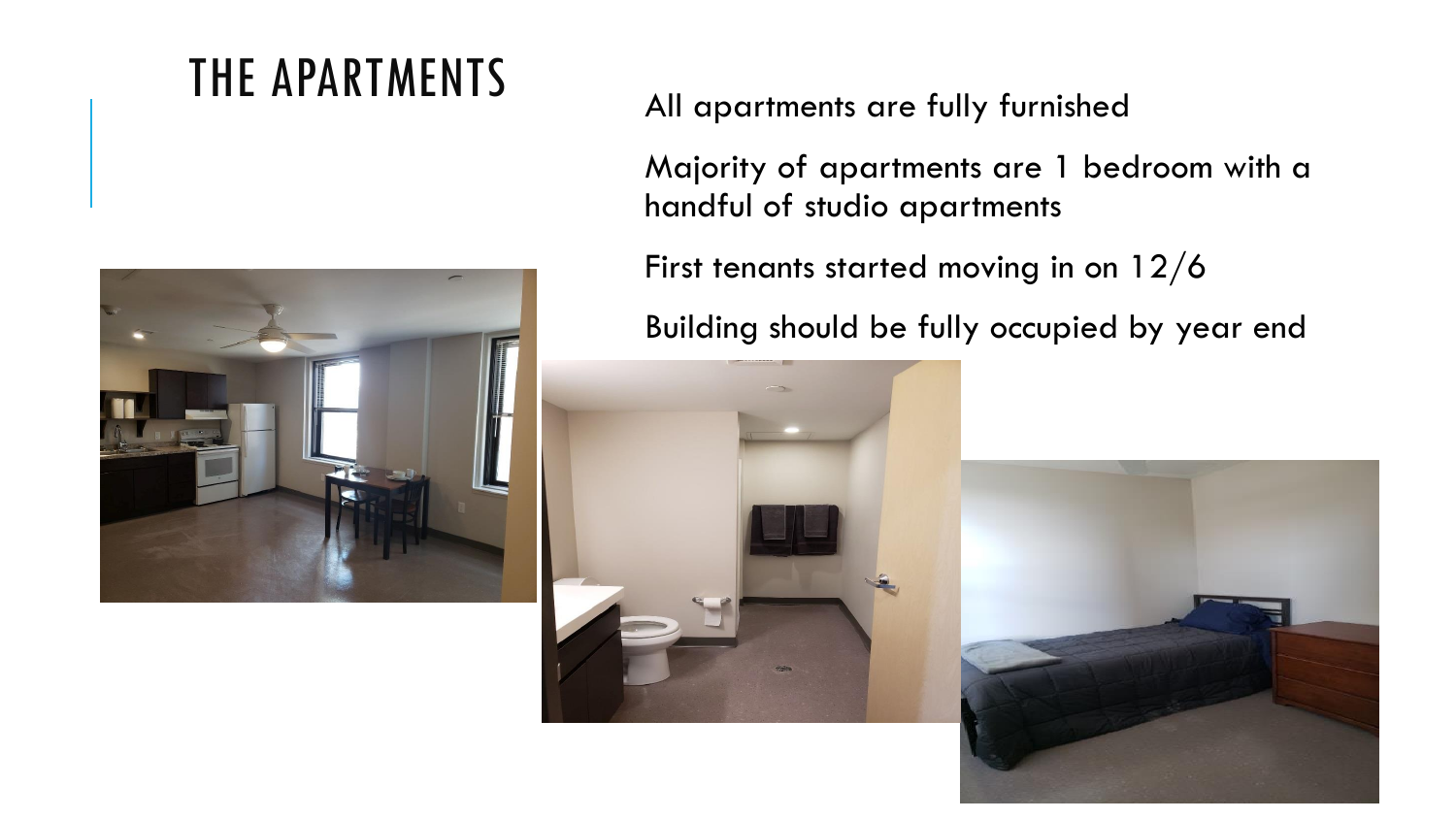## SOLUTION FOCUSED PROJECTS

This project is expected to bring Milwaukee to within reach of "Functional Zero" on ending chronic homelessness

 Number of individuals experiencing homelessness is less than or equal to the average monthly individual housing placement rate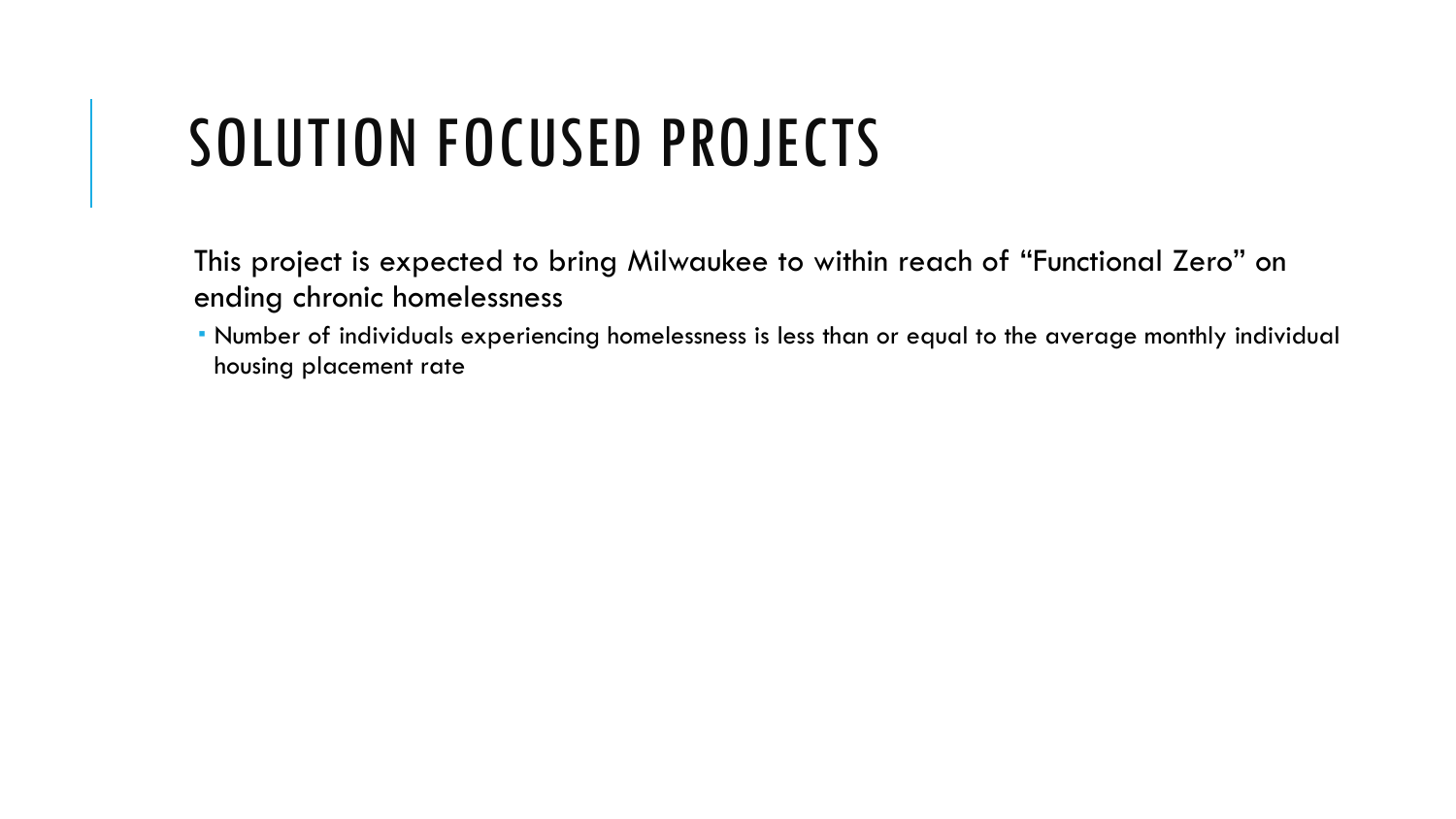### PARTNERS

Heartland Housing

Capuchin Community Services/St. Ben's

**JusticePoint** 

Milwaukee County and Milwaukee County Housing Division

Milwaukee County Day Reporting Center

Ascension Health Care